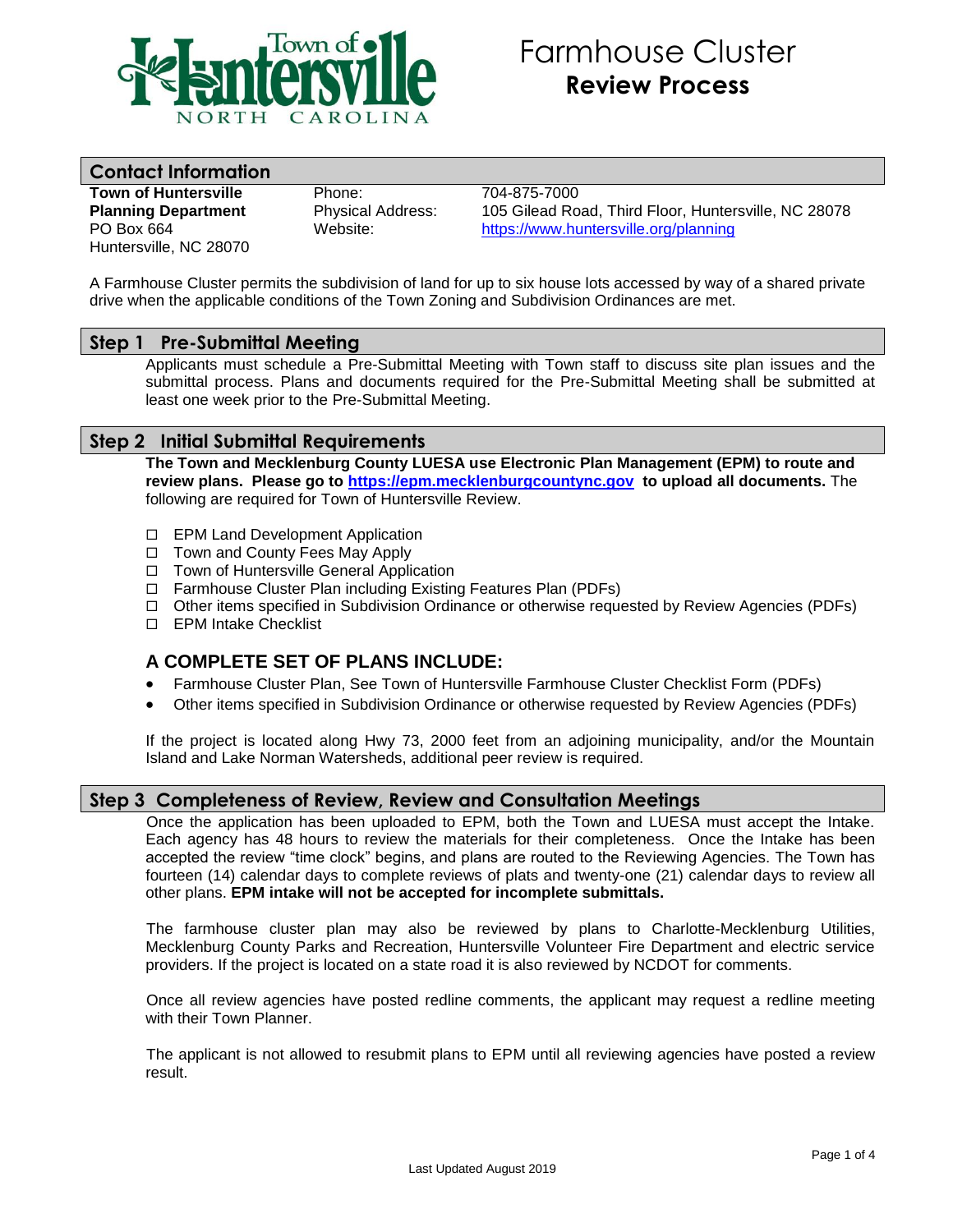

## **Step 4 Resubmittal**

Use Electronic Plan Management to resubmit plans. It is not necessary to resubmit redlines. Please go to [https://epm.mecklenburgcountync.gov](https://epm.mecklenburgcountync.gov/) to upload all documents, including the following:

- □ Farmhouse Cluster Plan including Existing Features Plan (PDFs)
- □ Comment Response Memo
- Other items specified in Subdivision Ordinance or otherwise requested by Review Agencies (PDFs)

After an applicant uploads the revised plans to EPM, both the County and Town must accept the intake of the resubmission. Each agency has 48 hours to review the materials for their completeness. Once the Intake has been accepted the review "time clock" begins again. The Town has fourteen (14) calendar days to complete reviews of plats and twenty-one (21) calendar days to review all other plans. Applicants may periodically check EPM to see the status of their reviews.

## **Step 5 Agenda Packet Deadline**

Once a farmhouse cluster is compliant with the Subdivision and Zoning Ordinance, the subdivision will be taken to the next regularly scheduled Town Board meeting. See the *Town of Huntersville Plan Submission Schedule* for the Town Board Meeting date. The Town Board must approve the farmhouse cluster. Two weeks prior to the meeting, the applicant shall submit 5 complete **FOLDED** sets of plans.

#### **DISCLAIMER: A FARMHOUSE CLUSTER SUBDIVISION PROCESS IS A QUASI-JUDICIAL PROCEDURE. CONTACT WITH BOARD OF COMMISSIONERS SHALL ONLY OCCUR UNDER SWORN TESTIMONY.**

#### **Step 6 Town Board Final Action**

The Town Board renders a decision to approve or deny the plan based on findings of facts as to whether the farmhouse cluster subdivision meets the standards of the Subdivision and Zoning Ordinances.

#### **Step 7 Final Plat Submittal**

If the Town Board approves the farmhouse cluster subdivision, then Planning staff may process a final plat. To ensure that your submittal complies with Town of Huntersville development standards, it is helpful to review the *Town of Huntersville Farmhouse Cluster Plat Checklist.* Use Electronic Plan Management to submit final plats. Please go to [https://epm.mecklenburgcountync.gov](https://epm.mecklenburgcountync.gov/) to upload all documents, including the following:

- □ EPM Land Development Application
- □ Town and County Fees May Apply
- □ Town of Huntersville General Application
- □ Final Plat

#### **EPM Intake will not be accepted for incomplete submissions.**

## **Step 8 Initial Review by Town Staff**

After an applicant uploads the final plat to EPM, both the County and Town must accept the intake of the submission. Each agency has 48 hours to review the materials for their completeness. Once the Intake has been accepted the review "time clock" begins again. Reviewing agencies have fourteen (14) calendar days to complete reviews. Applicants will be notified through EPM when the review cycle is complete.

 **If there are corrections needed** the surveyor/contact should follow **Step 4** to resubmit. (Repeat as necessary—*Town Board approval is only needed for major revisions to the approved plan as defined by Section 3.100.10 of the Subdivision Ordinance*).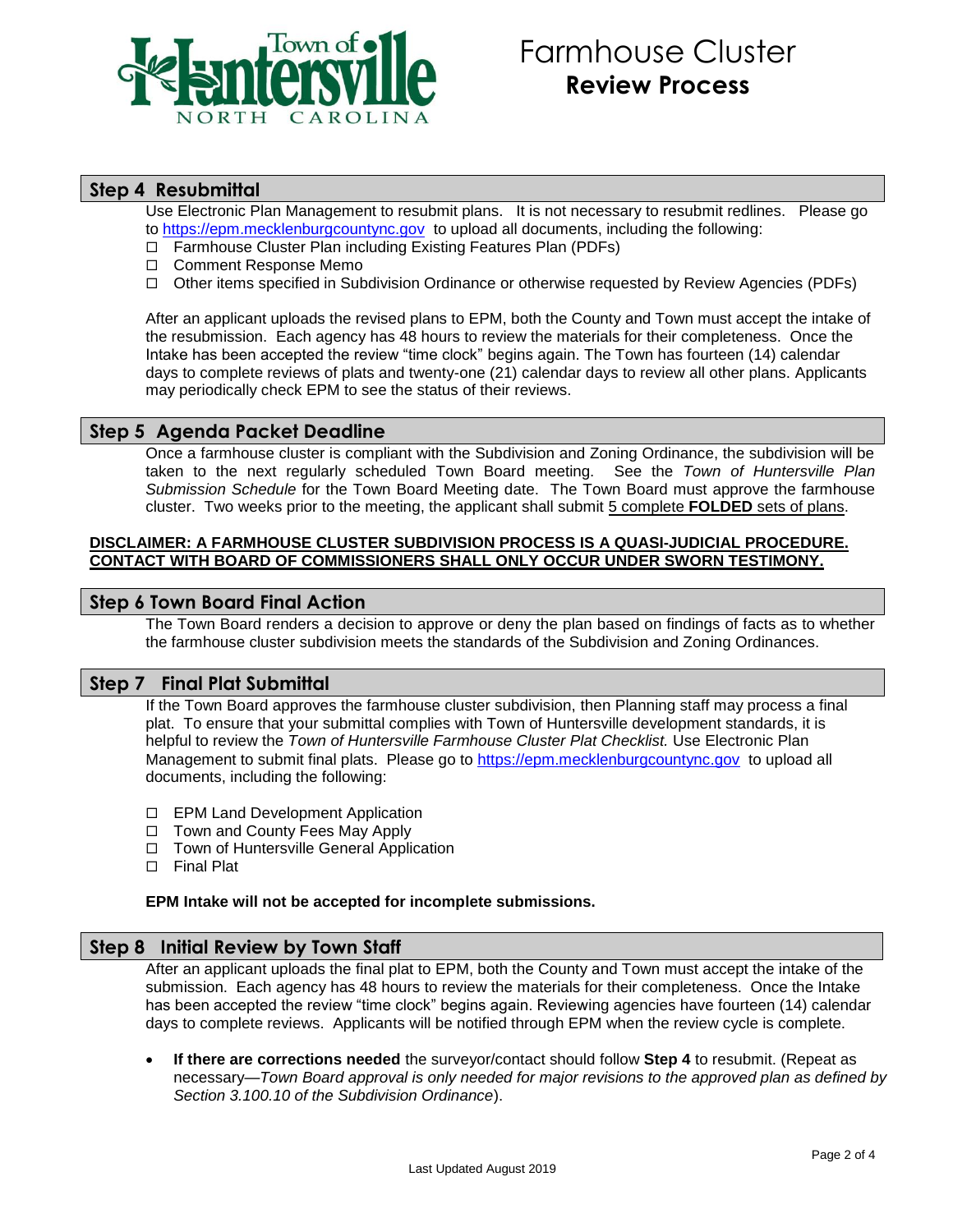

#### **If there are no corrections needed** the surveyor may proceed to **Step 9.**

The surveyor will be responsible for providing any associated forms and fees required by LUESA. The Town of Huntersville Public Works Department will estimate bond amounts (if applicable) and administer the bond posting process. Town of Huntersville Staff will also review all the engineering aspects of the plan including the tabulation of impervious coverage for the subdivision *(if subject to watershed restrictions and flood plain review).*

## **Step 9 Final Approval (Mylar Submittal)**

Once all comments are addressed, the applicant shall submit a Mylar maps (which is used for recordation at Mecklenburg County Register of Deeds). Signatures shall be obtained from the Owner, Mecklenburg County (if applicable), and the North Carolina Department of Transportation (if applicable) prior to submission to Huntersville for Review Officer and Town Planner signatures.

## **Step 10 Recordation**

The mylars must then be recorded at the Mecklenburg County Register of Deeds Office.

## **Step 11 Return Recorded Copy**

Return an electronic copy of the recorded plat to the Huntersville Planning Department. This step is necessary for building permit issuance, and failure to do so will delay the permitting process.

#### **Resources**

- **Electronic Plan Management** o [https://epm.mecklenburgcountync.gov](https://epm.mecklenburgcountync.gov/)
- **Mecklenburg County Land Use and Environmental Services Agency** o <https://www.mecknc.gov/luesa>
- **POLARIS – Property Ownership and Land Record Information System**
	- o <http://polaris3g.mecklenburgcountync.gov/>
- **Charlotte Water**
	- o <https://charlottenc.gov/water>
- **NC Department of Environment and Natural Resources**
	- <https://www.nc.gov/agencies/environment-natural-resources>
- **NC Department of Transportation**
	- o [https://www.ncdot.gov](https://www.ncdot.gov/)
- **Huntersville Water Quality Ordinance**
	- o <https://www.huntersville.org/544/Ordinances-Manuals>
- **Huntersville Zoning Ordinance**
	- o <https://www.huntersville.org/544/Ordinances-Manuals>
- **Huntersville Subdivision Ordinance**
	- o <https://www.huntersville.org/544/Ordinances-Manuals>